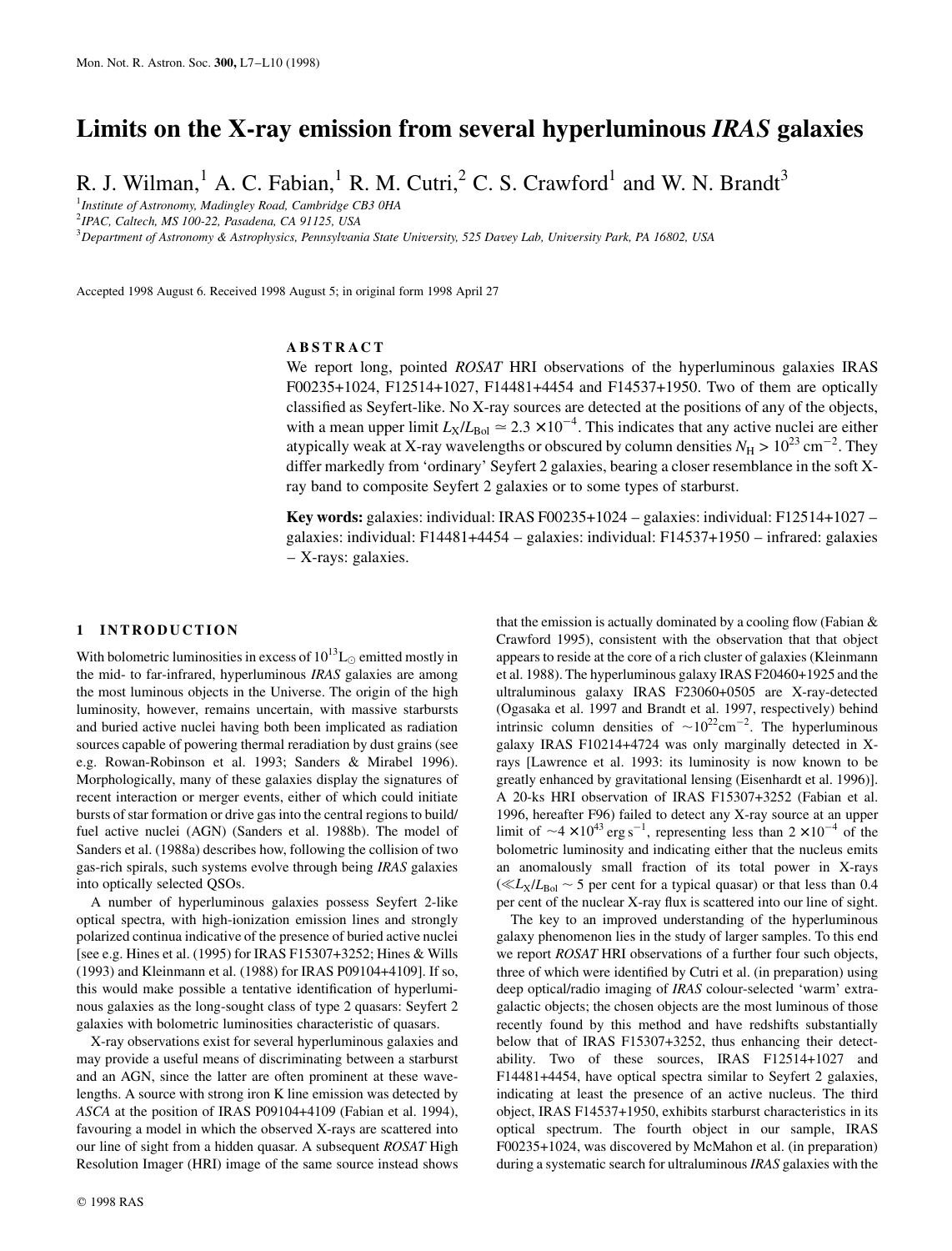| <b>IRAS</b>                                                      | $F00235+1024$           | F12514+1027             | F14481+4454             | F14537+1950                       |
|------------------------------------------------------------------|-------------------------|-------------------------|-------------------------|-----------------------------------|
| Z.                                                               | $0.575^*$               | $0.30^{\dagger}$        | $0.66^{\dagger}$        | $0.64^{\dagger}$                  |
| optical classification:                                          | starburst               | Seyfert 2               | Seyfert 2               | starburst                         |
| Galactic column density $N_{\rm H}$ : $10^{20}$ cm <sup>-2</sup> | 5.1                     | 1.73                    | 1.72                    | 2.81                              |
| observation dates:                                               | 1995 December 1         | 1996 July 11-14         | 1996 December 25        | 1996 August 9-12                  |
|                                                                  | 1996 July 2             | 1997 June 16            | 1997 July 14            |                                   |
| exposure time: s                                                 | 60365                   | 20398                   | 26883                   | 17970                             |
| count rate: $10^{-4}$ count s <sup>-1</sup>                      | < 0.70                  | < 2.40                  | < 1.72                  | < 1.99                            |
| $\Im$ : 10 <sup>-14</sup> erg cm <sup>-2</sup> s <sup>-1</sup>   | < 0.50                  | < 1.21                  | < 0.87                  | < 1.17                            |
| $L_{\rm X}$ : 10 <sup>43</sup> erg s <sup>-1</sup>               | < 0.87                  | < 0.54                  | < 2.07                  | < 2.61                            |
| $L_{\rm Bol}:10^{13}\,{\rm L}_{\odot}$                           | $1.5^{\ddagger}$        | $1.0^{\dagger}$         | $2.0^{\dagger}$         | $2.0^{\dagger}$                   |
| $L_{\rm X}/L_{\rm Bol}$                                          | $< 1.5 \times 10^{-4}$  | $< 1.4 \times 10^{-4}$  | $< 2.7 \times 10^{-4}$  | $<$ 3.4 $\times$ 10 <sup>-4</sup> |
| $\Delta N_{\rm H}$ : $10^{23}$ cm <sup>-2</sup>                  | 1.8                     | 1.0                     | 1.5                     | 1.5                               |
| $A_V^{\star}$ : mag                                              | 120                     | 67                      | 100                     | 100                               |
| $L_{SX}/L_{Bol}$                                                 | $< 8.96 \times 10^{-5}$ | $< 7.81 \times 10^{-5}$ | $< 2.09 \times 10^{-4}$ | $< 2.41 \times 10^{-4}$           |

**Table 1.** Summary of the properties of the four hyperluminous *IRAS* galaxies and the results of our analysis of the *ROSAT* HRI data.

† From Cutri et al. (in preparation); ‡ from McMahon et al. (in preparation).

 $\star$  Using the *N*<sub>H</sub>:*E*(*B*-*V*) conversion of Bohlin, Savage & Drake (1978), with a dust/gas ratio equal to that of the Galaxy.

Cambridge APM machine; its optical spectrum was subsequently found to be starburst-like. When plotted on the *IRAS* colour diagram of Rowan-Robinson & Crawford (1989), IRAS F12514+1027 F14481+4454 fall within the region occupied by the Seyfert galaxies (galaxies with infrared spectra dominated by starburst or disc components lie elsewhere in the diagram). The other two objects in our sample cannot be placed on the diagram, since their *IRAS* photometric data are of poorer quality.

#### **2** *ROSAT* **H RI O B S E RVAT I O N S**

IRAS F00235+1024, F12514+1027, F14481+4454 and F14537+1950 were observed with the *ROSAT* (Trümper 1983) HRI (David et al. 1995) between the dates given in Table 1. No sources are detected at the optical positions of the objects. Upper limits on the count rates (calculated at the 90 per cent confidence level using the Bayesian method of Kraft, Burrows & Nousek 1991) are shown in Table 1. Also shown are upper limits on the unabsorbed flux,  $\mathfrak{I}$ , and luminosity,  $L_X$ , for each object in the intrinsic  $0.1 - 2.4 \,\text{keV}$  band, assuming a power-law continuum of photon index 2. For comparison with a sample of starburst galaxies in Section 3.2, a thermal bremsstrahlung source spectrum with  $kT = 1 \text{ keV}$  was used to calculate  $L_{SX}$ , the luminosity in the intrinsic  $0.5 - 2.0$  keV band. Allowance was made for photoelectric absorption by the Galaxy (with column densities  $N_H$  shown in the table), and a cosmology of  $H_0 = 50 \text{ km s}^{-1} \text{ Mpc}^{-1}$  and  $q_0 = 0.5 \text{ has}$ been adopted throughout.

#### **3 DISCUSSION**

#### **3.1 On active nuclei**

From the table, we see that the upper limits on the ratio  $L_X/L_{Bol}$  are quite similar for all of the objects, with a mean of  $\approx 2.3 \times 10^{-4}$ . If we adopt in the first instance the assumption that the sources are powered by active nuclei, we can use this figure to make a number of inferences about their properties. A similar discussion was given in F96 for the case of IRAS F15307+3252 which was observed to have  $L_X/L_{Bol} < 2 \times 10^{-4}$  (a  $3\sigma$  upper limit). We show, in Fig. 1,  $L_X/L_{Bol}$  plotted against  $L_{Bol}$  for these sources and some representative AGN and starbursts. Denoted by the arrows in this figure are the upper and lower ends of the range of values of  $L_X/L_R$  for the sample

 $\overline{0}$ .  $0.01$  $10^{-3}$  $\circ$ ☆  $10^{-4}$ ☆  $\frac{1}{2}$  $\frac{1}{10}$ 12 14  $L_{Bol}$ 

of Seyfert 2 galaxies in Green, Anderson & Ward (1992). The latter authors provide *Einstein* Imaging Proportional Counter (IPC) (0.5– 4.5 keV) X-ray luminosities corrected for Galactic absorption which we convert to  $(0.1–2.4 \text{ keV})$  luminosities  $(L_X)$ . Luminosities in the  $8-1000 \mu m$  band ( $L_{IR}$ ) were calculated from the *IRAS* photometric data in Bonatto & Pastoriza (1997) according to the prescription of Perault (1987). In our sample we include only those

**Figure 1.**  $L_X/L_{Bol}$  plotted against  $L_{Bol}$ . The filled circles represent known AGN, from MCG–6-30-15 on the left from Reynolds et al. (1997), through IRAS F23060+0505 (Brandt et al. 1997) and F20460+1925 (Ogasaka et al. 1997) in the centre, to PG 1634+706 and 1718+481 (Nandra et al. 1995) on the right. The crosses are the 90 per cent confidence level upper limits from the present data together with IRAS F15307+3252 (F96). The open circle is the Seyfert 2 galaxy NGC 1068 (Wilson et al. 1992), and the star symbols are (left to right) the starburst galaxies M82 (Kii et al. 1997) and Arp 220 (Kii et al. 1997). The arrows denote (for arbitrary  $L_{Bol}$ ) the upper and lower ends of the range for a sample of Seyfert 2 galaxies (see text for details).  $L_X$  for all objects has been corrected to an assumed 0.1–2.4 keV intrinsic power-law spectrum with a photon index of 2.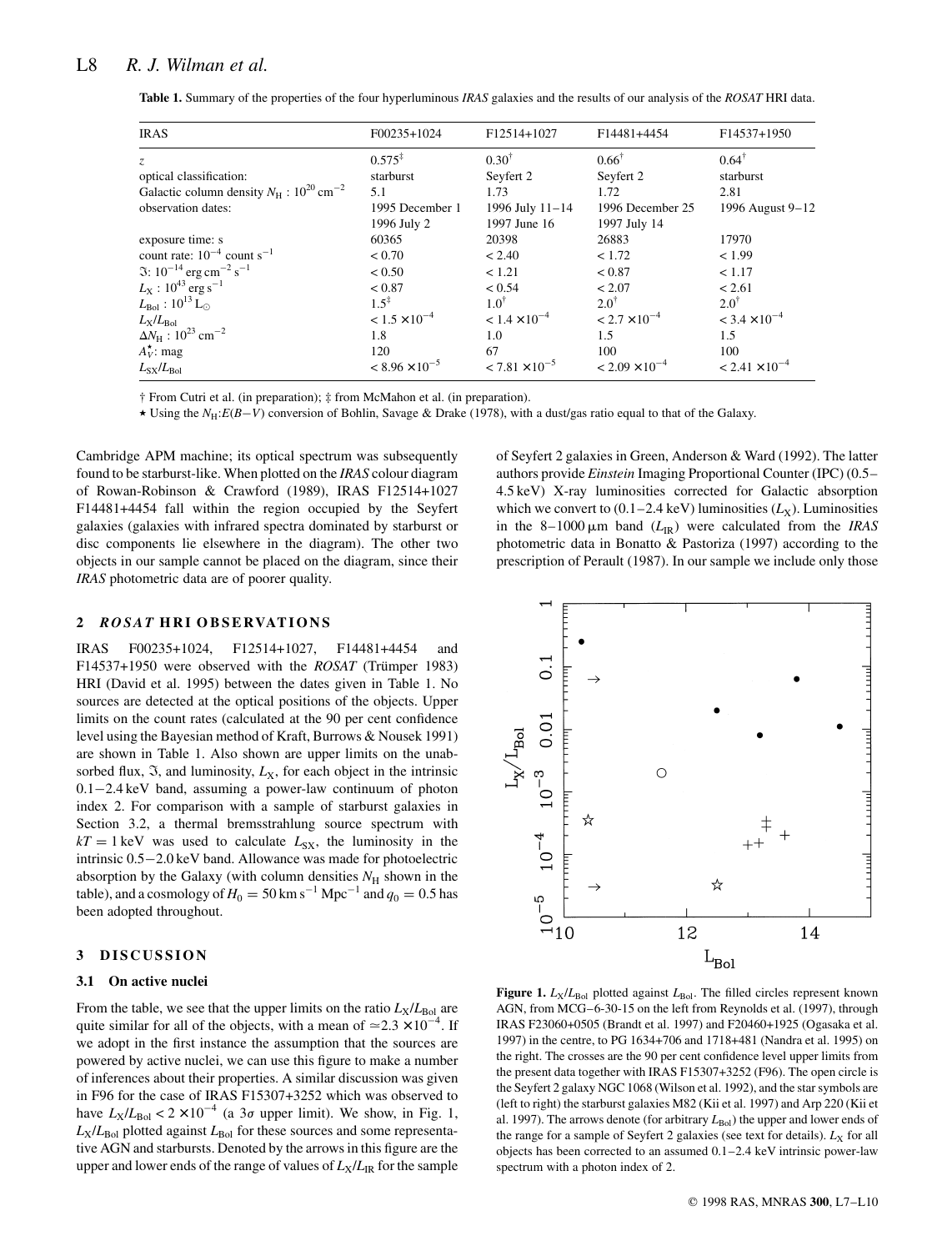Seyfert 2 galaxies that were detected in all four *IRAS* bands and with the *Einstein* IPC. We note that for Seyfert 2 galaxies  $L_{IR}$  may differ substantially from  $L_{Bol}$ , but we have insufficient information upon which to base a computation of the latter quantity. Nevertheless, since  $L_{\text{IR}} \simeq L_{\text{Bol}}$  for the hyperluminous galaxies, the comparison is still a useful one. The large extent of the range for the Seyfert 2 galaxies is, we believe, a consequence of the heterogeneous nature of the sample, comprising composite objects with active nuclei and starbursts, as well as 'ordinary' Seyfert 2 galaxies without the latter component. (We are not aware of any study that compares the values of  $L_X/L_{Bol}$  for the known Seyfert 2 sub-populations.)

If being observed directly, it follows that the active nuclei are emitting less than 0.02 per cent of their power at soft X-ray wavelengths, which is substantially below the figure of 5 per cent for a typical quasar (F96). Assuming that any active nuclei are intrinsically typical, the existence of material with absorbent or scattering properties is thus inferred. In the former case, i.e. if nuclei are being observed in direct light, quantities of material capable of depressing the soft X-ray fluxes by minimum factors of between  $\approx$ 150 (for IRAS F14537+1950) and  $\approx$ 360 (for IRAS F12514+ 1027) are required. A proper treatment of redshifted absorption using XSPEC (assuming an intrinsic power-law continuum with a photon index of 2) demonstrated that this can be effected by intrinsic column densities  $\Delta N_{\text{H}} > 10^{23} \text{cm}^{-2}$  (the inferred  $\Delta N_{\text{H}}$  for each object, along with the corresponding value of the visual extinction  $A_V$ , is shown in the table). This is very much less than the  $\Delta N_H \sim 1.5 \times 10^{24} \text{cm}^{-2}$  at which the sources would become optically thick to Compton scattering.

Alternatively, if the intrinsic column densities are large enough to block all of the direct light, the results imply that on average less than 0.5 per cent of the soft X-ray flux is scattered into our line of sight (assuming a typical intrinsic value of 5 per cent for  $L_X/L_{Bol}$ ; if the spread in the latter quantity is incorporated – see Fig.  $1 -$  the scattering fraction can be as high as  $\sim$ 3 per cent). This is surprisingly small [cf. the  $\simeq 10$  per cent scattering fraction inferred in the optical for IRAS F15307+3252 by Hines et al. (1995)] and implies that any optical scattering medium is composed of dust (which does not scatter X-rays through large angles), not electrons. The hyperluminous galaxies are in this way different from nearby, lower luminosity Seyfert 2 galaxies such as NGC 1068 where electron scattering plays an important role. Note too from Fig. 1 that they have a significantly lower value of  $L_X/L_{Bol}$  than that of NGC 1068, which is itself low for a (non-composite) Seyfert galaxy (see e.g. Awaki, Ueno & Koyama 1997). This is perhaps an indication that even any scattered soft X-ray emission in our objects is absorbed.

It could instead be that intrinsically typical active nuclei are present but that they account for less than 5 per cent of the total bolometric flux from the objects (assuming a scattering fraction of 10 per cent). They may therefore be high-luminosity counterparts to composite starburst/Seyfert 2 galaxies, which, according to Ueno et al. (1997), fall toward the lower end of the Seyfert 2 range in Fig. 1, near the region occupied by our upper limits. Based upon the appearance of the optical spectrum, however, F96 provide reasons for believing this scenario to be unlikely for IRAS F15307+3252.

Indeed, given the large amounts of gas expected to be driven to the nucleus of the galaxy during a merger, and discoveries at low redshift that most galaxies have central black holes (Magorrian et al. 1998), it would be surprising if there were no luminous AGN in the objects observed. The Eddington limit does, however, provide a restriction on the AGN luminosity component, and requires a central mass exceeding  $3-6 \times 10^8$  M<sub>O</sub> in order that the AGN component dominates a bolometric luminosity of  $L_{\text{Edd}} =$  $1-2 \times 10^{13}$  L<sub>o</sub>. If the merging galaxies had black holes with masses ranging between that of our Galaxy ( $2.6 \times 10^6$  M<sub> $\odot$ </sub>: Eckart & Genzel 1997) and M31 ( $6 \times 10^7$  M<sub> $\odot$ </sub>: Magorrian et al. 1998), they could not then power the hyperluminous *IRAS* galaxies at the observed rate. In other words, a merger between our Galaxy and M31 could not produce a hyperluminous AGN. (The Salpeter black hole growth time-scale exceeds the likely age of any merger.) A hyperluminous AGN requires a supermassive black hole in the first place.

#### **3.2 On starbursts**

IRAS F00235+1024 and F14537+1950 are classified as starbursts on the basis of optical spectra (McMahon et al. in preparation and Cutri et al. in preparation, respectively). In order to assess the implications of the present soft X-ray data for a starburst interpretation for these objects, we compare our upper limits on the quantity  $L_{SX}/L_{Bol}$  with the range of values given by Kii et al. (1997) for a sample of starburst galaxies. Our definition of  $L_{SX}$  is motivated by the latter authors' use of the soft X-ray *ASCA* band of  $0.5 - 2.0 \,\text{keV}$  and by the fact that the spectra of starburst galaxies are best described by thermal models. Kii et al. report that  $L_{SX}/L_{Bol}$ is of the order of  $10^{-4}$  for starburst galaxies, ranging from  $3.2 \times 10^{-5}$  for Arp 220 [an ultraluminous starburst galaxy the *ASCA* spectrum of which is analysed by Iwasawa & Fabian (in preparation)] to  $3.2 \times 10^{-4}$  for M82. It can be seen from Table 1 that the 90 per cent upper limits for the objects in our sample fall within this range and are thus not wholly inconsistent with a starburst origin for the soft X-ray emission. Our data suggest that, if starbursts do exist in these objects, they are more likely to resemble that in Arp 220 than that in M82.

#### **4 CONCLUSIONS**

We have reported the non-detection at soft X-ray wavelengths of four hyperluminous galaxies. This result extends to a larger sample that found by F96 for IRAS F15307+3252, thus enabling constraints to be placed upon the properties of some of the most luminous objects in the Universe.

Two of the objects show evidence for an active nucleus in their optical spectra. These AGN must be either anomalously weak at Xray wavelengths or obscured by column densities  $N_{\rm H} > 10^{23} \text{ cm}^{-2}$ . Any optical scattering medium must be composed of dust, not electrons. The upper limits fall near the lower end of the range for a sample of Seyfert 2 galaxies, close to the region where objects of the latter type are thought to be of a composite nature (possessing starburst and active nucleus components).

By comparison with *ASCA* observations of the soft X-ray fluxes from a sample of local starburst galaxies, we find that our *ROSAT* observations are not inconsistent with the presence of starbursts in our objects. For IRAS F00235+1024 and F14537+1950, this is at least in line with expectations based upon the appearance of their optical spectra.

### **ACKNOWLEDGMENTS**

We thank Richard McMahon for advance information about IRAS F00235+1024. ACF and CSC thank the Royal Society for support, and RJW acknowledges support from PPARC. RMC acknowledges